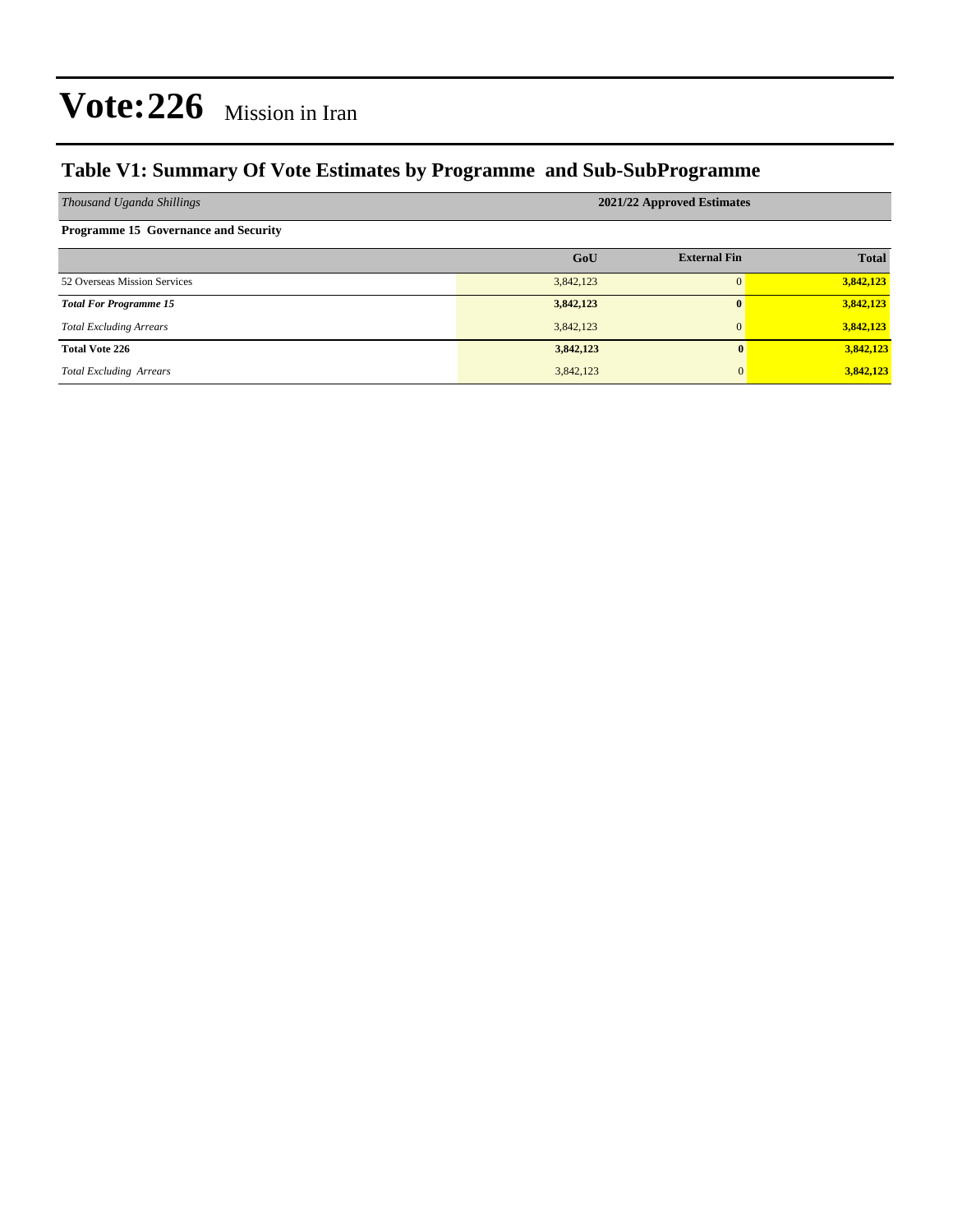## **Table V2: Summary Of Vote Estimates by Sub-SubProgramme,Department and Project**

| Thousand Uganda Shillings                                               |           | 2020/21 Approved Budget |              |              | 2021/22 Approved Estimates |                     |              |
|-------------------------------------------------------------------------|-----------|-------------------------|--------------|--------------|----------------------------|---------------------|--------------|
| <b>Sub-SubProgramme 52 Overseas Mission Services</b>                    |           |                         |              |              |                            |                     |              |
| <b>Recurrent Budget Estimates</b>                                       | Wage      | <b>Non-Wage</b>         | <b>AIA</b>   | <b>Total</b> | <b>Wage</b>                | <b>Non-Wage</b>     | <b>Total</b> |
| 01 Headquarters Tehran                                                  | 707,490   | 3,134,633               | $\mathbf{0}$ | 3,842,123    | 707,490                    | 3,134,633           | 3,842,123    |
| <b>Total Recurrent Budget Estimates for Sub-</b><br><b>SubProgramme</b> | 707,490   | 3,134,633               | $\bf{0}$     | 3,842,123    | 707,490                    | 3,134,633           | 3,842,123    |
|                                                                         | GoU       | <b>External Fin</b>     | <b>AIA</b>   | <b>Total</b> | GoU                        | <b>External Fin</b> | <b>Total</b> |
| <b>Total For Sub-SubProgramme 52</b>                                    | 3,842,123 | $\bf{0}$                | $\bf{0}$     | 3,842,123    | 3,842,123                  | $\bf{0}$            | 3,842,123    |
| <b>Total Excluding Arrears</b>                                          | 3,842,123 | $\mathbf{0}$            | $\theta$     | 3,842,123    | 3,842,123                  | $\overline{0}$      | 3,842,123    |
| <b>Total Vote 226</b>                                                   | 3,842,123 | $\bf{0}$                | $\bf{0}$     | 3,842,123    | 3,842,123                  | $\mathbf{0}$        | 3,842,123    |
| <b>Total Excluding Arrears</b>                                          | 3,842,123 | $\mathbf{0}$            | $\mathbf{0}$ | 3,842,123    | 3,842,123                  | $\mathbf{0}$        | 3,842,123    |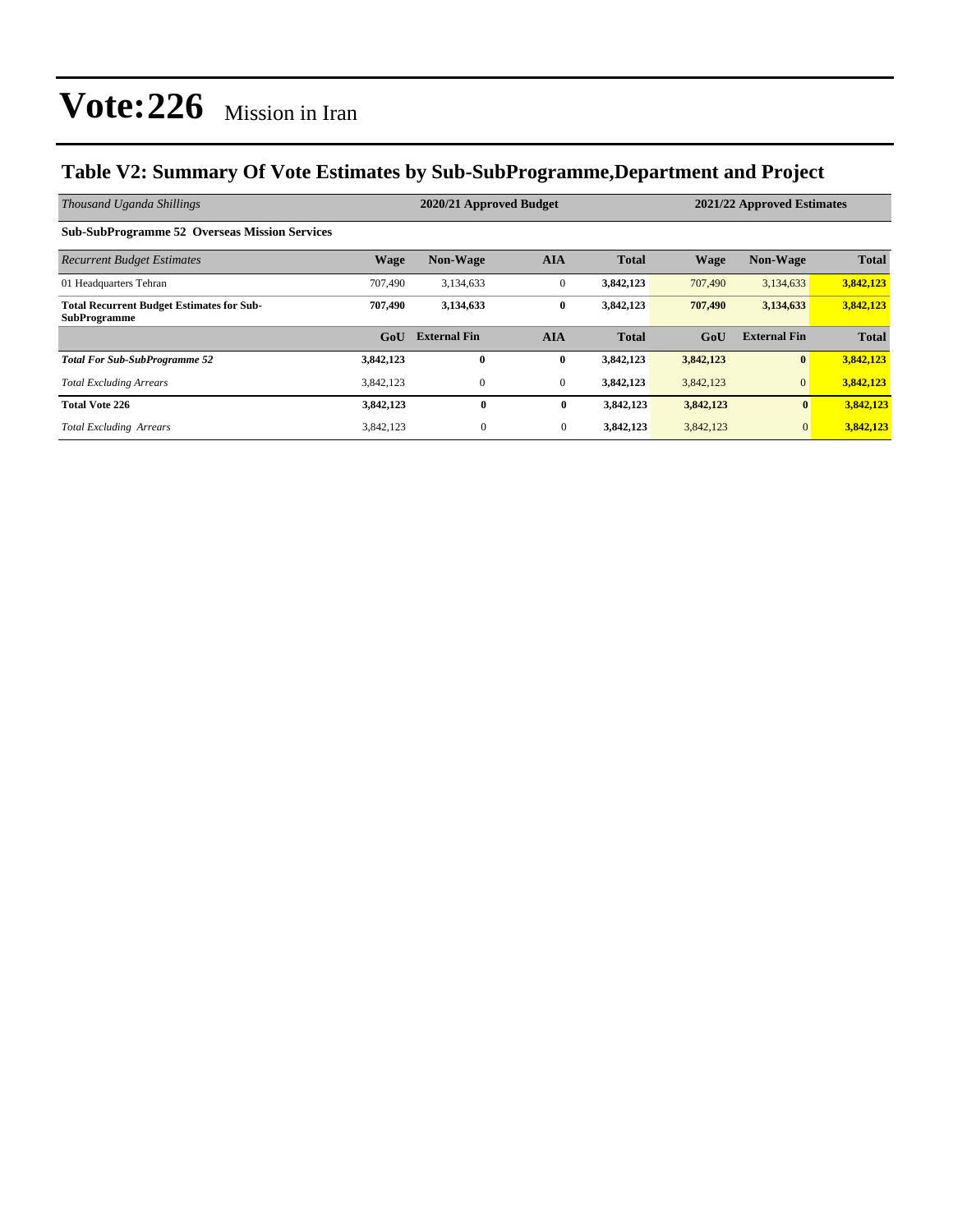## **Table V3: Summary Vote Estimates by Item**

| Thousand Uganda Shillings                                   | 2020/21 Approved Budget |                     |              |              | 2021/22 Approved Estimates |                     |              |
|-------------------------------------------------------------|-------------------------|---------------------|--------------|--------------|----------------------------|---------------------|--------------|
|                                                             | GoU                     | <b>External Fin</b> | <b>AIA</b>   | <b>Total</b> | GoU                        | <b>External Fin</b> | <b>Total</b> |
| <b>Employees, Goods and Services (Outputs Provided)</b>     | 3,842,123               | $\bf{0}$            | $\bf{0}$     | 3,842,123    | 3,842,123                  | $\bf{0}$            | 3,842,123    |
| 211103 Allowances (Inc. Casuals, Temporary)                 | 780,022                 | $\bf{0}$            | $\bf{0}$     | 780,022      | 780,022                    | $\bf{0}$            | 780,022      |
| 211105 Missions staff salaries                              | 707,490                 | $\bf{0}$            | $\bf{0}$     | 707,490      | 707,490                    | $\mathbf{0}$        | 707,490      |
| 212201 Social Security Contributions                        | 95,526                  | $\bf{0}$            | $\bf{0}$     | 95,526       | 95,526                     | $\bf{0}$            | 95,526       |
| 213001 Medical expenses (To employees)                      | 69,083                  | $\bf{0}$            | $\bf{0}$     | 69,083       | 69,083                     | $\mathbf{0}$        | 69,083       |
| 221001 Advertising and Public Relations                     | 15,100                  | $\bf{0}$            | $\bf{0}$     | 15,100       | 15,100                     | $\bf{0}$            | 15,100       |
| 221002 Workshops and Seminars                               | 92,110                  | $\bf{0}$            | $\bf{0}$     | 92,110       | 92,110                     | $\bf{0}$            | 92,110       |
| 221003 Staff Training                                       | 85,451                  | $\bf{0}$            | $\bf{0}$     | 85,451       | 85,451                     | $\bf{0}$            | 85,451       |
| 221007 Books, Periodicals & Newspapers                      | 5,436                   | $\bf{0}$            | $\bf{0}$     | 5,436        | 5,436                      | $\bf{0}$            | 5,436        |
| 221009 Welfare and Entertainment                            | 110,532                 | $\bf{0}$            | $\bf{0}$     | 110,532      | 110,532                    | $\bf{0}$            | 110,532      |
| 221011 Printing, Stationery, Photocopying and Binding       | 56,634                  | $\bf{0}$            | $\bf{0}$     | 56,634       | 56,634                     | $\bf{0}$            | 56,634       |
| 222001 Telecommunications                                   | 33,975                  | $\bf{0}$            | $\bf{0}$     | 33,975       | 33,975                     | $\bf{0}$            | 33,975       |
| 222002 Postage and Courier                                  | 18,120                  | $\bf{0}$            | $\bf{0}$     | 18,120       | 18,120                     | $\bf{0}$            | 18,120       |
| 222003 Information and communications technology<br>(ICT)   | 38,505                  | $\bf{0}$            | $\bf{0}$     | 38,505       | 38,505                     | $\bf{0}$            | 38,505       |
| 223003 Rent – (Produced Assets) to private entities         | 1,016,985               | $\bf{0}$            | $\bf{0}$     | 1,016,985    | 1,016,985                  | $\bf{0}$            | 1,016,985    |
| 223004 Guard and Security services                          | 2,388                   | $\bf{0}$            | $\bf{0}$     | 2,388        | 2,388                      | $\mathbf{0}$        | 2,388        |
| 223005 Electricity                                          | 36,240                  | $\bf{0}$            | $\bf{0}$     | 36,240       | 36,240                     | $\bf{0}$            | 36,240       |
| 223006 Water                                                | 18,120                  | $\bf{0}$            | $\bf{0}$     | 18,120       | 18,120                     | $\bf{0}$            | 18,120       |
| 223007 Other Utilities- (fuel, gas, firewood, charcoal)     | 13,590                  | $\bf{0}$            | $\bf{0}$     | 13,590       | 13,590                     | $\bf{0}$            | 13,590       |
| 226001 Insurances                                           | 13,213                  | $\bf{0}$            | $\bf{0}$     | 13,213       | 13,213                     | $\bf{0}$            | 13,213       |
| 227001 Travel inland                                        | 189,694                 | $\bf{0}$            | $\bf{0}$     | 189,694      | 189,694                    | $\bf{0}$            | 189,694      |
| 227002 Travel abroad                                        | 381,245                 | $\bf{0}$            | $\bf{0}$     | 381,245      | 381,245                    | $\bf{0}$            | 381,245      |
| 227004 Fuel, Lubricants and Oils                            | 11,325                  | $\bf{0}$            | $\bf{0}$     | 11,325       | 11,325                     | $\bf{0}$            | 11,325       |
| 228002 Maintenance - Vehicles                               | 35,485                  | $\bf{0}$            | $\bf{0}$     | 35,485       | 35,485                     | $\bf{0}$            | 35,485       |
| 228003 Maintenance – Machinery, Equipment $\&$<br>Furniture | 15,855                  | $\bf{0}$            | $\bf{0}$     | 15,855       | 15,855                     | $\bf{0}$            | 15,855       |
| <b>Grand Total Vote 226</b>                                 | 3,842,123               | $\bf{0}$            | $\bf{0}$     | 3,842,123    | 3,842,123                  | $\bf{0}$            | 3,842,123    |
| <b>Total Excluding Arrears</b>                              | 3,842,123               | $\boldsymbol{0}$    | $\mathbf{0}$ | 3,842,123    | 3,842,123                  | $\overline{0}$      | 3,842,123    |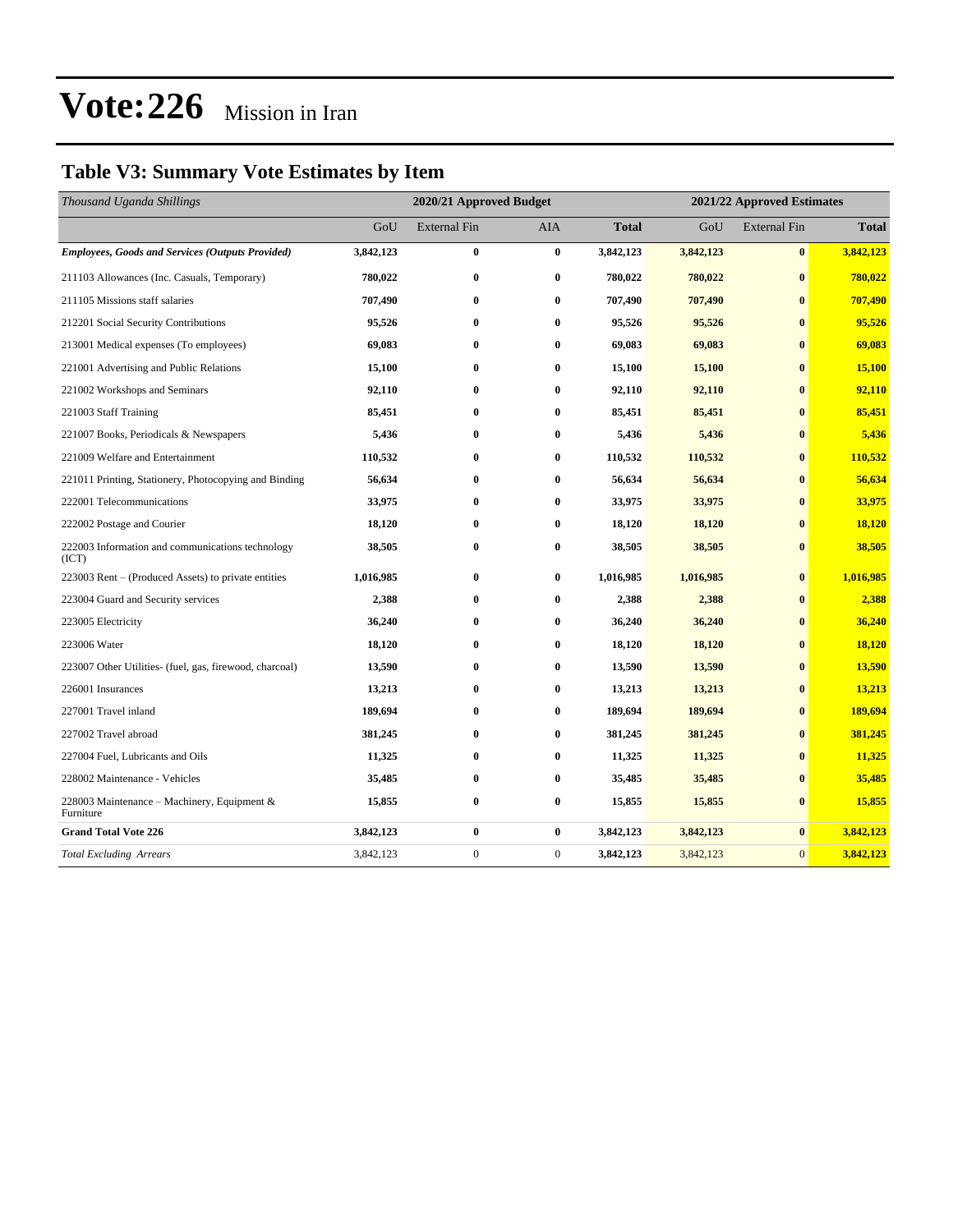### **Table V4: Detailed Estimates by Sub-SubProgramme, Department,Project and Budget Output and Item**

### *Sub-SubProgrammme 52 Overseas Mission Services*

*Recurrent Budget Estimates*

### **Department 01 Headquarters Tehran**

| Thousand Uganda Shillings                                                   | 2020/21 Approved Budget |                  |                  | 2021/22 Approved Estimates |                       |              |              |
|-----------------------------------------------------------------------------|-------------------------|------------------|------------------|----------------------------|-----------------------|--------------|--------------|
| <b>Outputs Provided</b>                                                     | Wage                    | Non Wage         | AIA              | <b>Total</b>               | Wage                  | Non Wage     | <b>Total</b> |
| <b>Budget Output 165201 Cooperation frameworks</b>                          |                         |                  |                  |                            |                       |              |              |
| 211103 Allowances (Inc. Casuals, Temporary)                                 | $\mathbf{0}$            | 380,011          | $\overline{0}$   | 380,011                    | $\mathbf{0}$          | 380,011      | 380,011      |
| 211105 Missions staff salaries                                              | 707,490                 | $\boldsymbol{0}$ | $\mathbf{0}$     | 707,490                    | 707,490               | $\mathbf{0}$ | 707,490      |
| 212201 Social Security Contributions                                        | $\boldsymbol{0}$        | 95,526           | $\mathbf{0}$     | 95,526                     | $\mathbf{0}$          | 95,526       | 95,526       |
| 213001 Medical expenses (To employees)                                      | $\boldsymbol{0}$        | 69,083           | $\mathbf{0}$     | 69,083                     | $\mathbf{0}$          | 69,083       | 69,083       |
| 221003 Staff Training                                                       | $\boldsymbol{0}$        | 42,725           | $\mathbf{0}$     | 42,725                     | $\boldsymbol{0}$      | 42,725       | 42,725       |
| 223003 Rent – (Produced Assets) to private entities                         | $\boldsymbol{0}$        | 508,493          | $\mathbf{0}$     | 508,493                    | $\boldsymbol{0}$      | 508,493      | 508,493      |
| 227001 Travel inland                                                        | $\mathbf{0}$            | 94,847           | $\mathbf{0}$     | 94,847                     | $\mathbf{0}$          | 94,847       | 94,847       |
| 227002 Travel abroad                                                        | $\boldsymbol{0}$        | 190,622          | $\mathbf{0}$     | 190,622                    | $\mathbf{0}$          | 190,622      | 190,622      |
| <b>Total Cost of Budget Output 01</b>                                       | 707,490                 | 1,381,307        | 0                | 2,088,797                  | 707,490               | 1,381,307    | 2,088,797    |
| <b>Budget Output 165202 Consulars services</b>                              |                         |                  |                  |                            |                       |              |              |
| 211103 Allowances (Inc. Casuals, Temporary)                                 | $\boldsymbol{0}$        | 190,006          | $\mathbf{0}$     | 190,006                    | $\mathbf{0}$          | 190,006      | 190,006      |
| 221003 Staff Training                                                       | $\boldsymbol{0}$        | 21,363           | $\overline{0}$   | 21,363                     | $\boldsymbol{0}$      | 21,363       | 21,363       |
| 221007 Books, Periodicals & Newspapers                                      | $\mathbf{0}$            | 2,174            | $\boldsymbol{0}$ | 2,174                      | $\mathbf{0}$          | 2,174        | 2,174        |
| 221009 Welfare and Entertainment                                            | $\boldsymbol{0}$        | 44,213           | $\overline{0}$   | 44,213                     | $\mathbf{0}$          | 44,213       | 44,213       |
| 221011 Printing, Stationery, Photocopying and Binding                       | $\boldsymbol{0}$        | 22,654           | $\mathbf{0}$     | 22,654                     | $\mathbf{0}$          | 22,654       | 22,654       |
| 222001 Telecommunications                                                   | $\boldsymbol{0}$        | 13,590           | $\mathbf{0}$     | 13,590                     | $\mathbf{0}$          | 13,590       | 13,590       |
| 222002 Postage and Courier                                                  | $\boldsymbol{0}$        | 7,248            | $\overline{0}$   | 7,248                      | $\boldsymbol{0}$      | 7,248        | 7,248        |
| 222003 Information and communications technology (ICT)                      | $\mathbf{0}$            | 15,402           | $\mathbf{0}$     | 15,402                     | $\mathbf{0}$          | 15,402       | 15,402       |
| 223003 Rent – (Produced Assets) to private entities                         | $\boldsymbol{0}$        | 254,246          | $\overline{0}$   | 254,246                    | $\mathbf{0}$          | 254,246      | 254,246      |
| 223004 Guard and Security services                                          | $\mathbf{0}$            | 955              | $\mathbf{0}$     | 955                        | $\mathbf{0}$          | 955          | 955          |
| 223005 Electricity                                                          | $\boldsymbol{0}$        | 14,496           | $\mathbf{0}$     | 14,496                     | $\mathbf{0}$          | 14,496       | 14,496       |
| 223006 Water                                                                | $\boldsymbol{0}$        | 7,248            | $\mathbf{0}$     | 7,248                      | $\boldsymbol{0}$      | 7,248        | 7,248        |
| 223007 Other Utilities- (fuel, gas, firewood, charcoal)                     | $\mathbf{0}$            | 5,436            | $\mathbf{0}$     | 5,436                      | $\mathbf{0}$          | 5,436        | 5,436        |
| 226001 Insurances                                                           | $\boldsymbol{0}$        | 5,285            | $\mathbf{0}$     | 5,285                      | $\mathbf{0}$          | 5,285        | 5,285        |
| 227001 Travel inland                                                        | $\boldsymbol{0}$        | 47,423           | $\mathbf{0}$     | 47,423                     | $\mathbf{0}$          | 47,423       | 47,423       |
| 227002 Travel abroad                                                        | $\mathbf{0}$            | 95,311           | $\mathbf{0}$     | 95,311                     | $\mathbf{0}$          | 95,311       | 95,311       |
| 227004 Fuel, Lubricants and Oils                                            | $\boldsymbol{0}$        | 4,530            | $\mathbf{0}$     | 4,530                      | $\mathbf{0}$          | 4,530        | 4,530        |
| 228002 Maintenance - Vehicles                                               | $\mathbf{0}$            | 14,194           | $\boldsymbol{0}$ | 14,194                     | $\mathbf{0}$          | 14,194       | 14,194       |
| 228003 Maintenance - Machinery, Equipment & Furniture                       | $\boldsymbol{0}$        | 6,342            | $\overline{0}$   | 6,342                      | $\mathbf{0}$          | 6,342        | 6,342        |
| <b>Total Cost of Budget Output 02</b>                                       | 0                       | 772,116          | 0                | 772,116                    | $\boldsymbol{\theta}$ | 772,116      | 772,116      |
| Budget Output 165204 Promotion of trade, tourism, education, and investment |                         |                  |                  |                            |                       |              |              |
| 211103 Allowances (Inc. Casuals, Temporary)                                 | $\boldsymbol{0}$        | 210,006          | $\mathbf{0}$     | 210,006                    | $\mathbf{0}$          | 210,006      | 210,006      |
| 221001 Advertising and Public Relations                                     | $\boldsymbol{0}$        | 15,100           | $\boldsymbol{0}$ | 15,100                     | $\boldsymbol{0}$      | 15,100       | 15,100       |
| 221002 Workshops and Seminars                                               | $\boldsymbol{0}$        | 92,110           | $\boldsymbol{0}$ | 92,110                     | $\mathbf{0}$          | 92,110       | 92,110       |